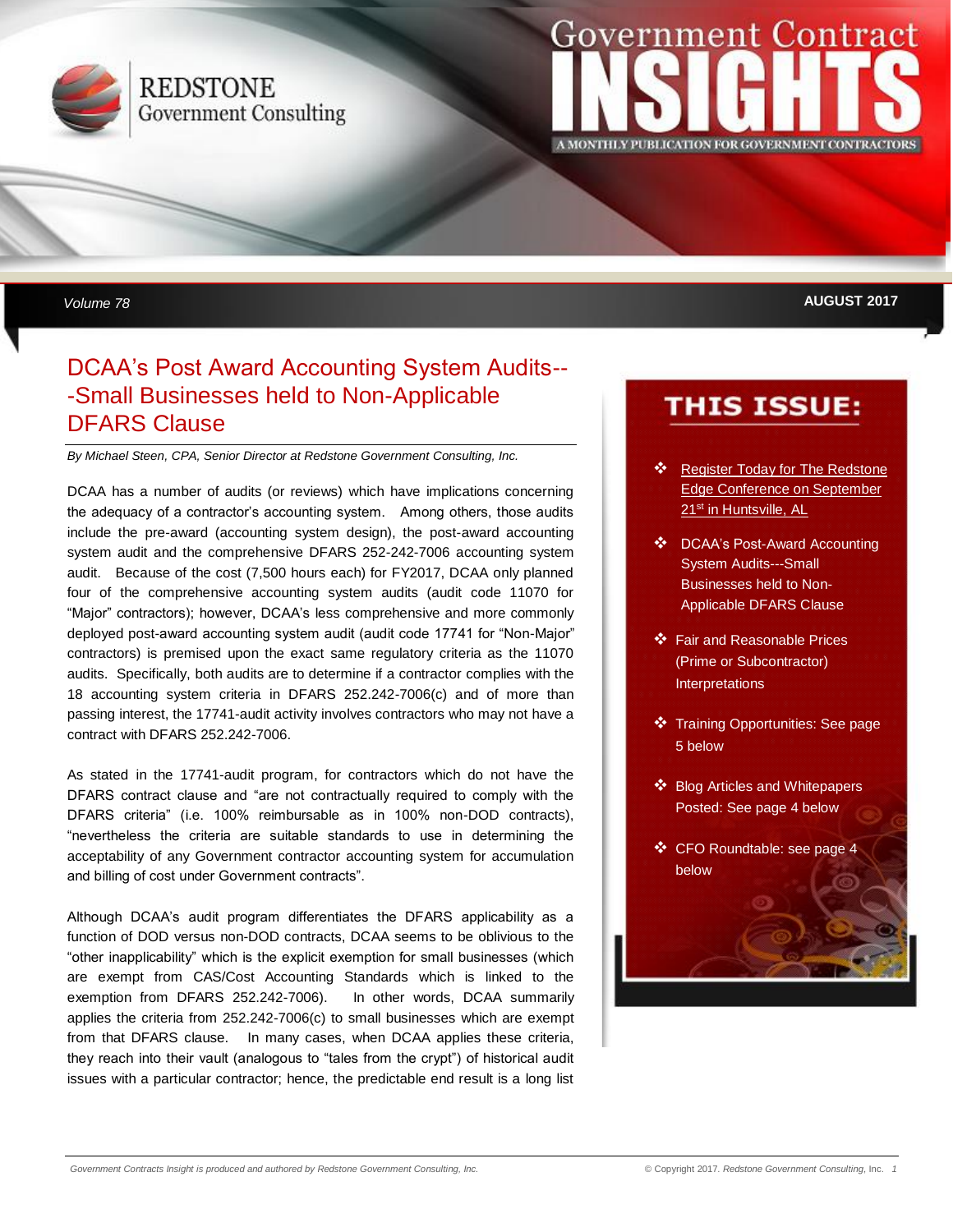of conditions drawn from prior audits with any given deficiency linked to 1 of 18 criteria in DFARS 252.242-7006. In almost any case, a deficiency could be linked to (c)(1) which is the highly generic and all-encompassing requirement for a system of internal controls.

Focused on the contractors without the DFARS clause, what's the big deal, after all "suitable standards or criteria" should be universally applied even if there is no contractual requirement (per DCAA). The big deal, DCAA has used the same logic (or illogic) to question hundreds of millions in costs (subcontract costs flowing up to cost type prime contracts) and that DCAA tactic has been described (by an ASBCA Administrative Judge) as a non-contractual "legal theory originated by an auditor" (See Redstone Government Consulting Blog "ASBCA Repudiates DCAA Legal Theory for Prime Contractor Management of Subcontracts", posted January 18, 2017). In the ASBCA case, the suspect legal theory involved FAR 42.202(e)(2) which is not a contractual clause, at least conceptually the same fundamental issue as with DCAA's theory for using DFARS 252.242-7006 even though the contractor is "not contractually required to comply with the criteria".

It seems rather basic, but if a contractor is not contractually required to comply with the stated criteria (explicitly stated but unfortunately within the not-applicable DFARS clause); why would DCAA believe that a contracting officer should issue a determination of non-compliance. Equally, why would a contracting officer waste his or her time issuing notifications and determinations for requirements which don't contractually apply. Perhaps a classic A conundrum (i.e. there is no answer and perhaps DCAA needs to change its name from Defense Contract Audit Agency to Defense Contract and Miscellaneous Non-Contract Audit Agency (DCMNCAA).

## Fair and Reasonable Prices (Prime or Subcontractor) Interpretations

*By Michael E. Steen, CPA, Senior Director at Redstone Government Consulting, Inc.*

### Bid Protest—Agency Improperly Excludes a Bidder based upon One Line Item (not a fair and reasonable price).

A recent GAO decision sustained a bid protest wherein the government agency had disqualified (excluded) the bidder

#### Volume 78 AUGUST 2017

because 1 of 24 line items was deemed not a fair and reasonable price (for each line item using a formula based upon the mean of unit prices from all bidders). However, 23 other line items were fair and reasonable, including several which were below the agency measure of a fair and reasonable price (the mean price of other bidders). The protestor successfully asserted that there were a number of interrelationships across the line items and that many were lower which implicated offsets and more importantly that certain common costs were included in the "over-priced" line item. In other words, the one line item may have included costs/prices for activities which benefitted other line items (an example could be overall project management). Of passing interest, the protester also asserted that its line item price was in line with the GSA schedule pricing for that task for similar vendors and the GAO stated that it would not have found that argument to be a basis for sustaining the protest. In its published decision, the GAO recommended that the agency re-evaluate the reasonableness of the protestors price and reconsider whether the protestor should be awarded a BPA (Blanket Purchase Agreement). Additionally, the protestor should consider a certified claim for bid protest costs (reasonable attorney fees, etc.) and although not stated, other published decisions suggest that costs to support the assertion that the price was reasonable compared to the GSA schedule are not recoverable. If the successful protestor recovers bid protest costs, it will only be those related to the successful assertion(s).

### Contingency Contracts and Fair and Reasonable Prime or Subcontract Prices

Contingency contracts occur in war zones and also in the wake of natural disasters, notably hurricanes such as the very recent Hurricane Harvey which has unfortunately impacted millions along the Gulf Coast. History shows that contingency contracts may have urgent requirements; however, those urgencies do not necessarily eliminate contractual clauses including FAR 31.201-3 which defines cost reasonableness criteria. In many cases, the prime contract is cost reimbursable (which include FAR Part 31) which means that both prime and subcontract costs must be allowable, allocable and reasonable; otherwise, FAR 52.216-7 (the contract clause which invokes FAR Part 31 cost principles) provides for cost disallowance.

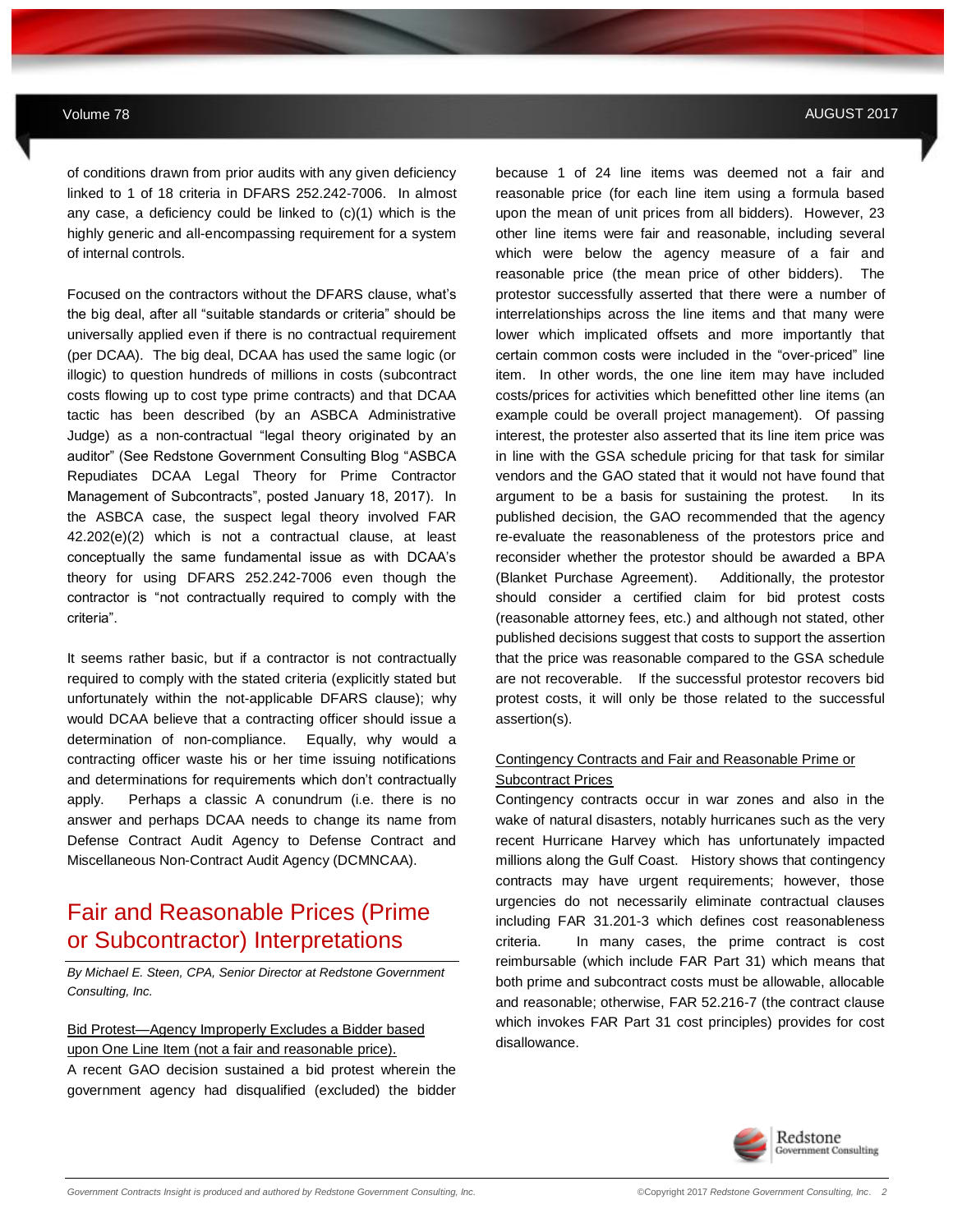In two notable cases involving war zone contingency contracting, a prime contractor (cost-type prime) incurred significant subcontract costs (sole source fixed price subcontracts for dining facilities and services in Iraq) which were subsequently challenged as unreasonable, first through DCAA audits, second through contracting officer final decisions disallowing the costs. In both cases, the contractor procurement files were unpersuasive in convincing a Judge that the subcontract costs were fair and reasonable. The obvious message for prime contractors, your procurement files are critical in establishing and documenting that a subcontract price is fair and reasonable. If those (contemporaneously created) files don't measure up, it's almost impossible to retroactively remediate. In application to any after-the-fact challenge to the reasonableness of the subcontract costs, prime contractor procurement files are critical in satisfying the burden of proof standards in 31.201-3 (if bases upon an initial review of the facts, the government challenges the reasonableness of a cost, the burden of proof is on the contractor to establish reasonableness).

**MAY 2012** *Government Contracts Insights Newsletter*

In a more recent case involving a contract dispute concerning the reasonableness of contract costs (subcontract costs flowing into a prime contract), the contingency was for post-Hurricane recovery efforts (including Katrina and Ivan) and the cost allowability issue involved \$14.7 million. The contingent and urgent nature of the contract was evident in the history of the initial award and subsequent task orders; initial award of \$150,000 (no specific scope) and ultimate value of \$85 million (21 modifications and 47 technical directives, and many verbal directives and clarifications). The contractor has an approved purchasing system (noted, but in and of itself, not sufficient to derail the reasonableness challenge). The contractor also received high ratings and award fees for its contract performance, also noted but not decisive. As early as June 2007, DCAA was involved and questioned \$1.7 million and in July 2009, DCAA questioned an additional \$24.3 million (resulting in a series of DCAA Form 1s disallowing \$26 million and ultimately an ACO final decision February 27, 2012, disallowing \$14.7 million.

A significant component of the subcontract cost reasonableness issue involved a subcontractor mark-up of 21% (for overhead and profit) applied to the direct labor and equipment costs. Undoubtedly, the mark-up was a lump sum and DCAA expected an overhead (pool-base-rate) separated from the profit. In-spite of the numerous assertions by the

Government, the contractor prevailed, largely on the basis of the oral testimony by the contractor's program manager (who provided corroborating evidence to supplement the limited documentation during a time when the government also failed to "document" many directives and clarifications). This case also involves other subcontracts (similar issues) and one issue involving the contract requirement for subcontractor "certified payrolls" (prescribed statement and format). Although the subcontractor clearly provided the services (acknowledged by the Government), the Government disallowed 100% of the subcontractor labor. The ASBCA determined that 100% disallowance is unreasonable, but that there could be a withholding which is reasonable in amount (remanded the parties to determine that proper withholding).

There are numerous other issues within this ASBCA case (58081) including those where subcontract pricing was challenged because the subcontractor had "over-provided" for meals. As specified by the prime contractor, a subcontractor provided facilities (tents), utilities and food service for 7,500 meals per day when actual meals were less. With classic 20- 20 hindsight, DCAA questioned the excess and the ACO cost disallowance (\$1.5 million) was consistent with DCAA's assertion. There were other issues, the government secondguessed the prime contractor determination that the subcontract was for commercial items/services and that per diems for meals were for normal market conditions, not posthurricane conditions. A number of the government contentions also involved strict adherence to prime contractor policies or terms in a subcontract such as time limits on subcontractor claims for unit price adjustments. In its decision, the ASBCA considered all relevant facts, not just the fact that a subcontract included a time limit for a subcontractor claim for a price adjustment. Good news for the prime contractor who was allowed to "supplement the record" to satisfy a number of reasonableness challenges by the Government. That said, for anyone operating outside of contingency contracting, it remains to be seen if/how/why a decision might forgive a prime contractor for deviations from its explicit terms and conditions with subcontractors. Rest assured, that DCAA will continue to audit subcontract costs based upon very literal application of terms and conditions giving no consideration to extenuating circumstances. As in the case of the issue involving a prescribed format for payroll certification, if the administrative requirement is overlooked, DCAA will interpret that as 100% disallowance. In the case of the issue of "overproviding" or excess capacity for meals (versus actual

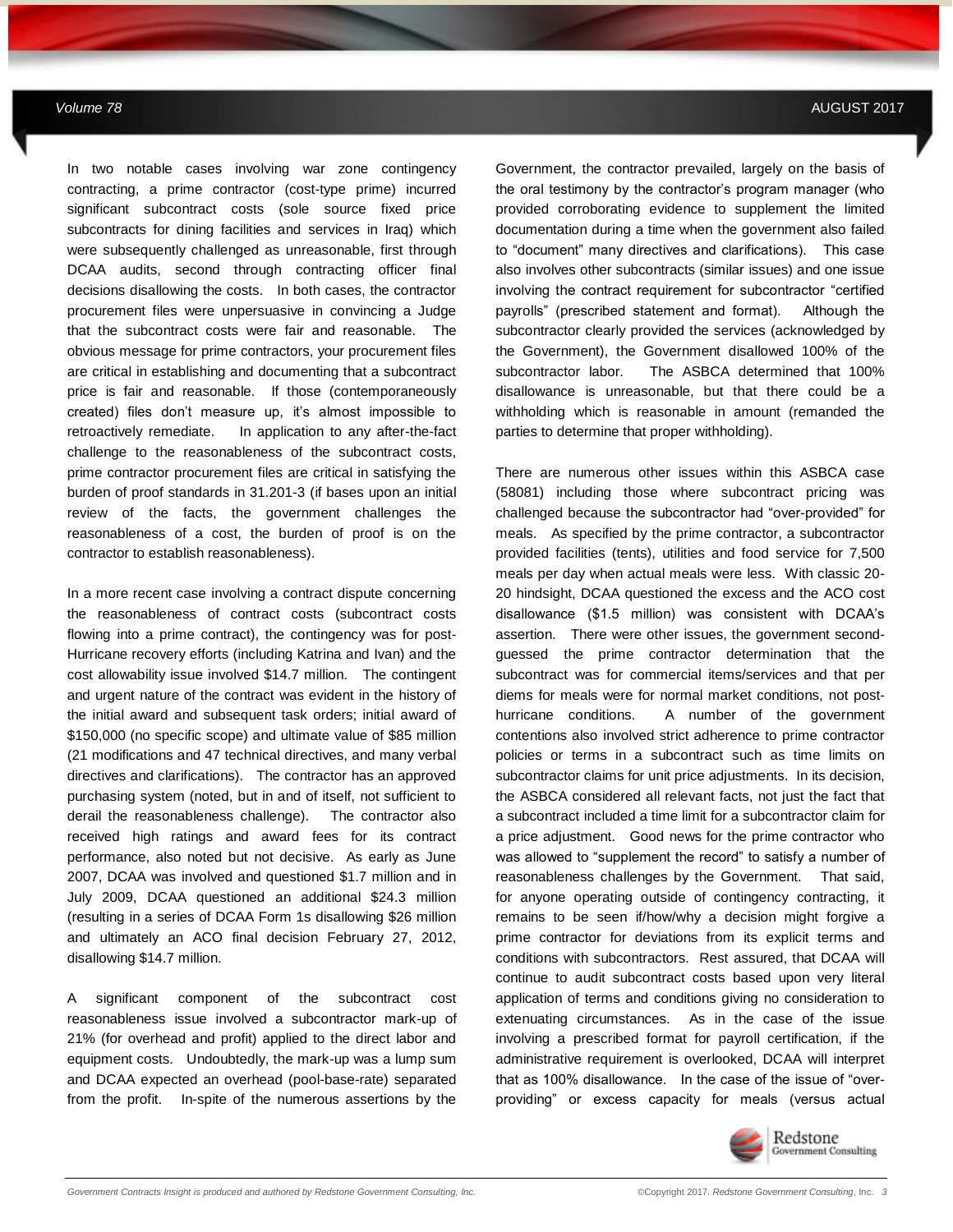requirements), there would have been no issue whatsoever had DCAA sought the input from government contract personnel who were directly involved in planning and who testified that they actually provided higher estimates. Multiple examples of over-stated audit exceptions which can't withstand scrutiny or challenge in court….which might explain why DCAA's cost questioned sustained is between 20 and 25 percent.

**MAY 2012** *Government Contracts Insights Newsletter*

## Training Opportunities

**2017 Redstone Government Consulting Sponsored Seminar Schedule**  COMING SOON

**2017 Federal Publications Sponsored Seminar Schedule**

**October 23-24, 2017** – Accounting Compliance for Government Contractors Sterling, VA

**December 6-7, 2017** – Accounting Compliance for Government Contractors DC Metro Area

Go to <http://www.fedpubseminars.com/> and click on the Government Contracts tab.

## Blog Articles to our Website

**Seminar, Government Employees and Gratuities** Posted by Michael Steen on Tue, Aug 29, 2017 - [Read More](http://info.redstonegci.com/blog/seminar-government-employees-and-gratuities)

**Training Costs on Government Contracts** Posted by Cheryl Anderson on Tue, Aug 15, 2017 – [Read](http://info.redstonegci.com/blog/training-costs-on-government-contracts)  **[More](http://info.redstonegci.com/blog/training-costs-on-government-contracts)** 

#### **Possible Recoveries from a Wage Determination Increase/Decrease**

Posted by Charles Hamm, Esq. on Wed, Aug 9, 2017 – [Read More](http://info.redstonegci.com/blog/possible-recoveries-from-a-wd-wage-determination-increase/decrease)

#### **What to Expect from a DCAA Floor Check**

Posted by Kimberly Basden on Thu, Aug 3, 2017 – [Read](http://info.redstonegci.com/blog/what-to-expect-from-a-dcaa-floor-check)  **[More](http://info.redstonegci.com/blog/what-to-expect-from-a-dcaa-floor-check)** 

#### **Travel Reimbursement Expenses – Did You Know?**

Posted by Karen Cartwright on Wed, Jul 26, 2017 – [Read](http://info.redstonegci.com/blog/travel-reimbursement-expenses-did-you-know)  **[More](http://info.redstonegci.com/blog/travel-reimbursement-expenses-did-you-know)** 

### **Are you prepared for an Equal Employment Opportunity (EEO)/ Affirmative Action Evaluation?**

Posted by Sheri Buchanan on Thurs, Jul 20, 2017 – [Read](http://info.redstonegci.com/blog/are-you-prepared-for-an-equal-employment-opportunity-eeo/-affirmative-action-evaluation)  **[More](http://info.redstonegci.com/blog/are-you-prepared-for-an-equal-employment-opportunity-eeo/-affirmative-action-evaluation)** 

For More Blog Articles:<http://info.redstonegci.com/blog>

## Whitepapers Posted to our Website

**What Are The Prime Contractor's Risks Related to Subcontracts** A Whitepaper by Asa Gilliland - [Read More](http://info.redstonegci.com/what-are-the-prime-contractor-risks-related-to-subcontracts)

**The Audit World's Biggest Myths** A Whitepaper by Wayne Murdock – [Read More](http://info.redstonegci.com/thanks-for-your-interest-in-our-whitepapers)

**Government Contracting and Uncompensated Overtime** A Whitepaper by Wayne Murdock - [Read More](http://info.redstonegci.com/uncompensated-overtime-whitepaper)

**DCAA Rejection of Incurred Cost Proposals** A Whitepaper by Michael Steen – [Read More](http://info.redstonegci.com/dcaa-rejection-of-incurred-cost-proposals)

For More Whitepapers: <http://www.redstonegci.com/resources/white-papers>